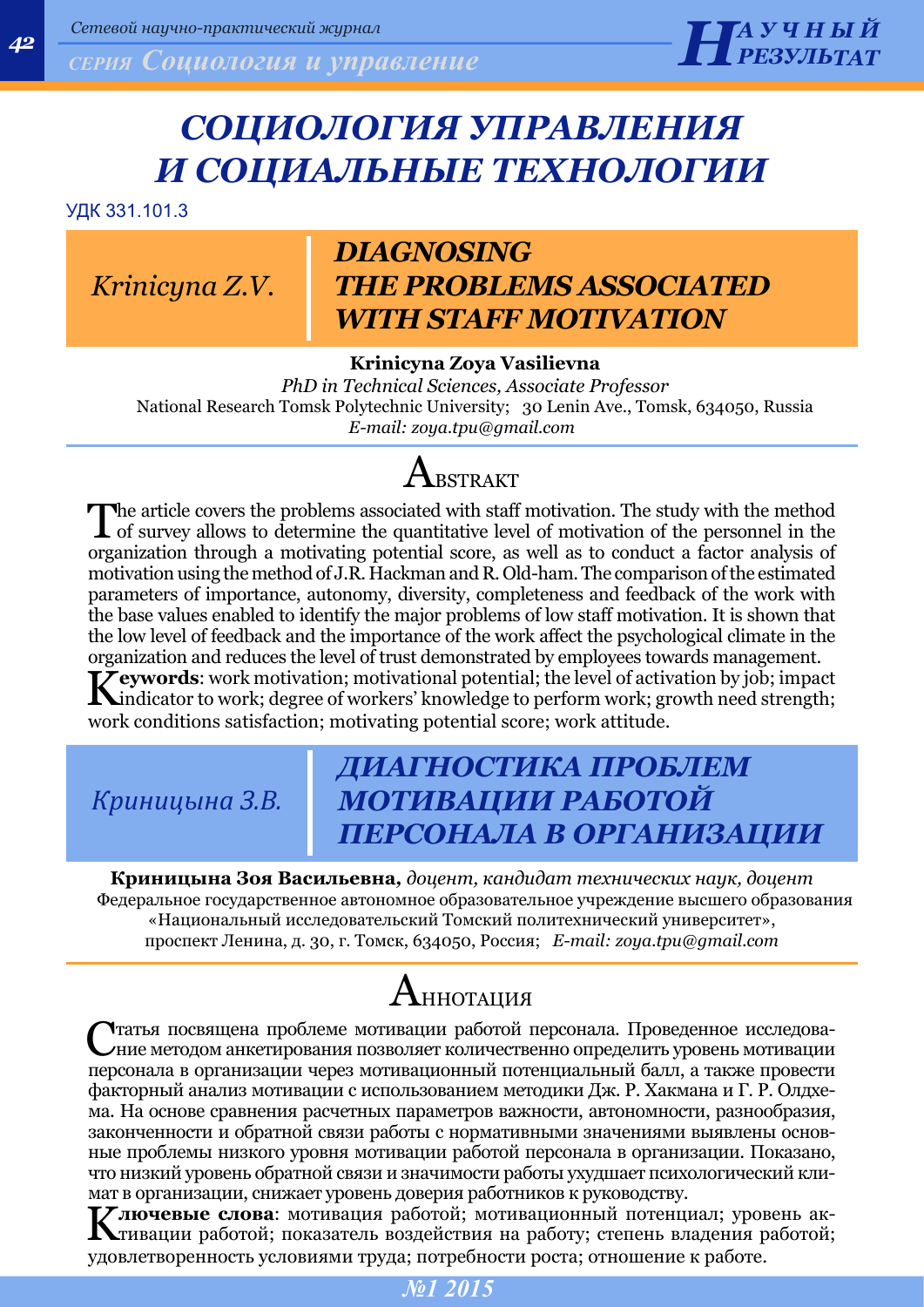

#### **INTRODUCTION**

Motivation of staff is the principal means of ensuring optimal use of human resources, the mobilization of existing personnel. The main objective of the process of motivation is getting the most from the use of human resources available, which improves the efficiency of the enterprise activity.

#### **MAIN PART**

The aim of this study was to identify the main problems of nonmaterial motivation of staff in the organization and identify the ways to address them.

The object of the study was the public utility company "Teplovodoservis". The study was conducted using the method of survey. The scientific basis of the survey was the method developed in 2004 by I. P. Ponomarev in his study 'Work engagement in an organization" [1]. It is an adapted and expanded method of the diagnostic analysis based on "Job characteristic theory" by Greg R. Oldham and J. Richard Hackman [2].

The survey was attended by 50 people. The necessary representativeness of the sample was provided by means of different demographic characteristics of the respondents, as well as the inclusion of workers and specialists, representatives of the main part of the company into the group.

The survey included five blocks of questions.

The first block was called "**The work contents**" and was intended to identify the perception of job contents factors by the employee.

The second block is "**Working conditions**", it was aimed at identifying the dissatisfaction of employee working conditions.

The third block was called "**Job selection**". This survey was intended to identify and assess the needs of the growth of the employee. Employees were asked to choose one of two jobs based on its quality characteristic using a fivepoint grading system.

The fourth block was called "**General information**". It was intended to collect some data on workers, that was sociodemographic and professional information: gender, age, education, occupation, experience in the organization and work experience at this position.

The fifth block "**Your attitude towards your job**" was offered to employees to mark the most appropriate response that reflects the attitude towards the work in general, the work as an activity, and the work specific to an organization.

### **The definition of average motivation criteria**

An average score was calculated on the basis of the survey points. This score was used as the basis for the factor analysis of motivation using the following formulas (Table 1).

**1. Motivating potential score (MPS).** When a job has a high score on the five core characteristic, it is likely to generate three psychological states, which can lead to positive work outcomes, such as high internal work motivation, high satisfaction with the work, high quality work performance, and low absenteeism and turnover. This tendency for high levels of job characteristics to lead to positive outcomes can be formulated by the motivating potential score (MPS). Hackman and Oldham explained that the MPS is an index of the "degree to which a job has an overall high standing on the person's degree of motivation...and, therefore, is likely to prompt favorable personal and work outcomes" [4]. MPS is calculated using five core dimensions: **skill variety, task identity, task significance, autonomy, job feedback**, as follows:

$$
MPS = \frac{Skill \text{Variety} + \text{Task Identity} + \text{Task Significance}}{3} \times \text{Autonomy}
$$

#### $\times$  Feedback

When present, those five core dimensions will lead to **three psychological states**:

*а) The level of activation by job (LAJ)* shows how the work affects an employee, causing the need to act, to make decisions, to be «generally worthwhile, valuable or important by some system of values he or she finds acceptable. » [3] Using the five characteristics: **complexity,** 

**surprise, novelty, uncertainty and con**flict, we can measure the level of activation by job. The first measures the ability of the employee to perform the work, the second and the third is his/ her willingness to implement it, and the fourth and the fifth are the position of the employee or his/ her personal contribution to the work.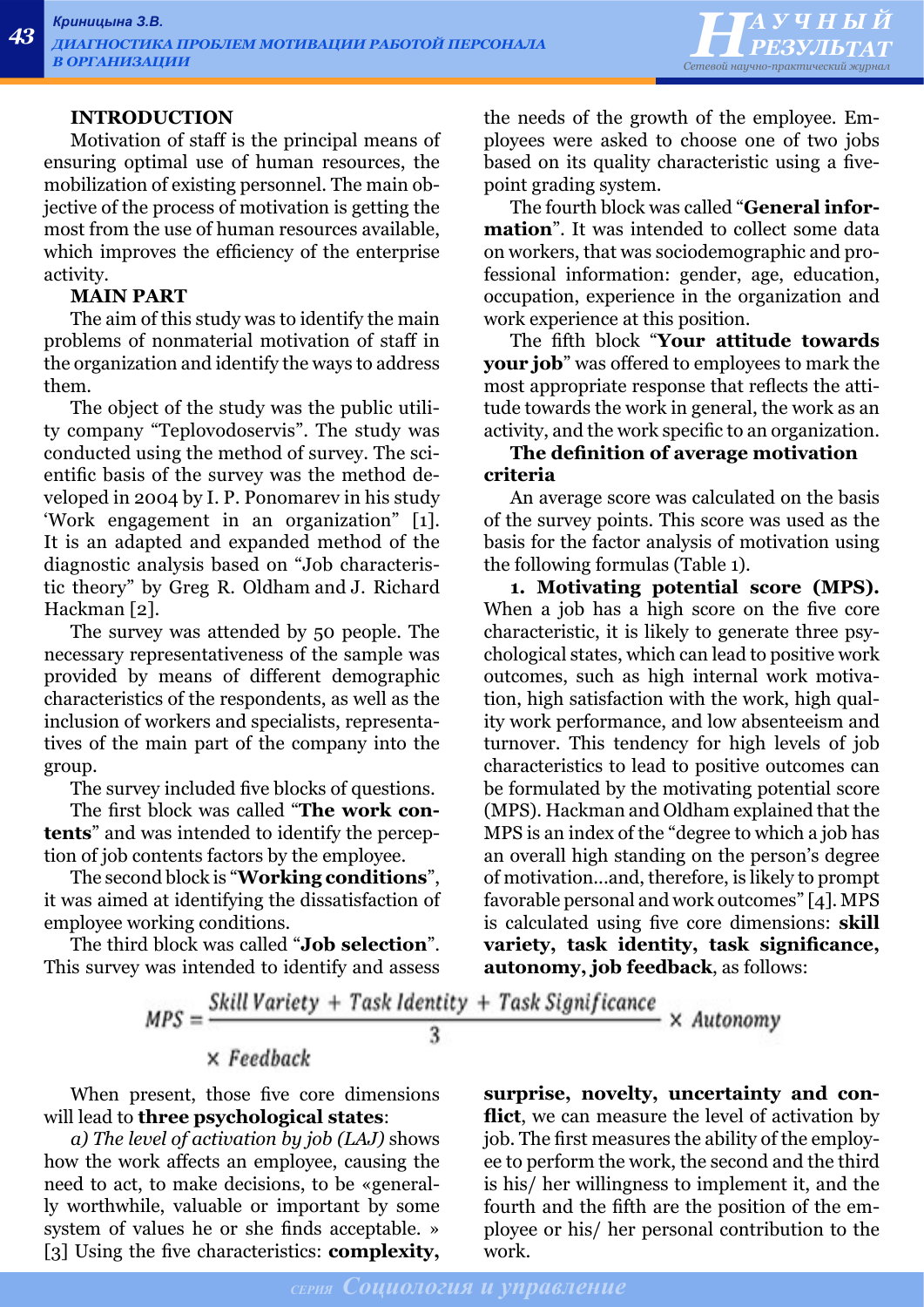

$$
LAJ = Complexity \times \frac{Novelty + Surprise}{2} \times \frac{Uncertainty + Conflict}{2}
$$

*b) Job impact indicator (JII)* is to indicate how the employee works closely with the job, adapted to the work or influence the content of the work, where a worker is accountable for the results of the work done. We can measure a Job

impact indicator (JII) by the following characteristics: **Goal acceptance, workflow improvement, learning during work, satisfaction with the result (wtr), motivation by the result (btr).**

$$
JIL = Goal acceptance \times \frac{Workflow improvement + Learning during work}{2}
$$
  
 
$$
\times \frac{Satisfaction wtr + Motivation btr}{2}
$$

*c) Degree of workers' knowledge to perform work (DWK)* - shows the ability of employee to perform his/ her job and achieve the desired result. The DWK involves: **mastering work**  **making process, troubleshooting, performance easiness** and mastering the **beginning** and **ending of the work.**

$$
DWK = \frac{\text{Mastering beginning} + \text{Mastering process} + \text{Mastering ending}}{B_{\text{out}} + B_{\text{out}} + B_{\text{out}}}
$$

Performance easiness

### **2. Determining the conditions contributing to the motivation of the work**

a. **Work conditions satisfaction (WCF)**: this criteria is based on the assumption that the employee's work conditions satisfaction consists of three relatively independent components the states of satisfaction.

– **Work satisfaction** – workspace conditions and salary.

– **Management satisfaction** – managing style and active rule.

– **Environment satisfaction** – workspace climate and equipment status.

$$
WCF = \frac{Workspace\ conditions + Salary\ level}{\times \frac{Managing\ style="color: red;">Active\ rules}{2}}
$$

$$
\times \frac{Workspace\ climate + Equipment\ status}{2}
$$

- Proactive behavior finding opportunities during work and action independence
- –Skills implementation developing skills and using abilities at work

– Challenge acceptance – process of aiming focus on the important decisions and the choice of the competitive environment (COE)

$$
GNS = \frac{Finding\; opportunities + Action\; independence}{\times} \times \frac{Developing\; skills + Using\;abilities}{\times} \times \frac{Decision\;making + COE}{2}
$$

b. **Work attitude (WA):** this index calculation is based on three independent employee's work relations and attitudes: actions, activities, specific job status.

*WA* = *Work activities attitude* × *Work process attitude* × *Specific job attitude*

To calculate *the values of the factors of the motivation* we will use formulas and previously calculated averages. The results are shown in Table 1: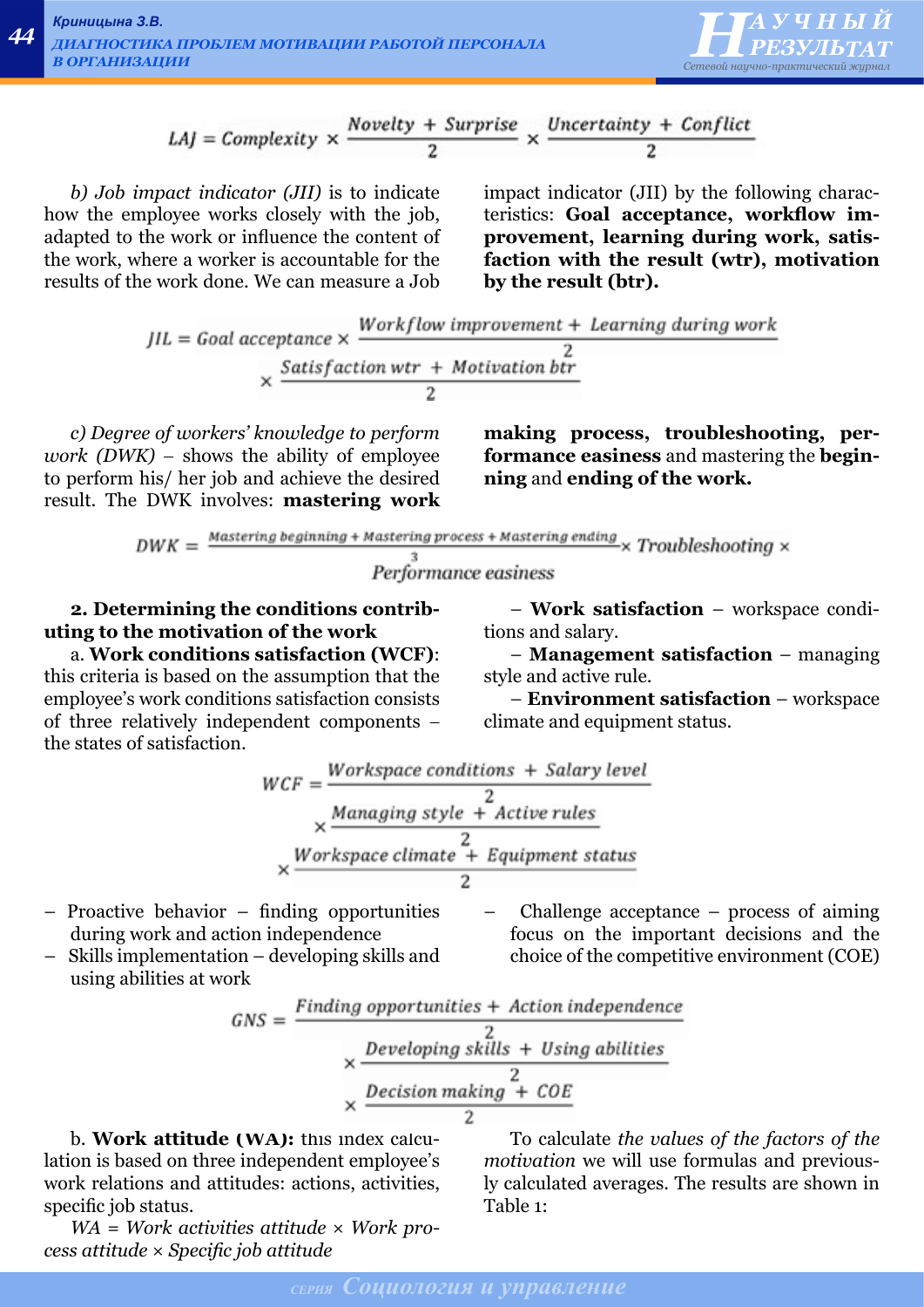

| <b>Factor of the motivation</b>                    | <b>Value</b> |
|----------------------------------------------------|--------------|
| Motivating potential score (MPS)                   | 102,9        |
| The level of activation by job (LAJ)               | 56,3         |
| Job impact indicator (JII)                         | 133,0        |
| Degree of workers' knowledge to perform work (DWK) | 94,1         |
| Work conditions satisfaction (WCF)                 | 89,8         |
| Growth Need Strength (GNS)                         | 73,3         |
| Work attitude (WA)                                 | 80,2         |

#### **The comparison of obtained results with normative and analysis of results**

The overall results of the study of the effect of employment on the employee's motivation has shown that workers have a low level of work engagement.

First of all we can note the low value of the MPS in comparison with the one recommended by Greg R. Oldham and J. Richard Hackman. In the rate tables, the value of this indicator for professionals (nonmanaging staff) is 150 points.

The moderate motivating potential score (MPS) of work is 102,9. It shows that the staff demonstrates a lack of interest in job contents and has a low work motivation. The value of this score can also be explained by the workflow design at the enterprise connected with a high level of specialization and the absence of visible and measurable results.

The degree of diversity of the work  $(5,01)$ indicates the use of employee knowledge and skills, but could use more variety

• Feedback about the results of their work (5,08) doesn't have a very high value, the employee may evaluate the result, but the quality of information can be improved.

• Feeling the importance of one's work (4,75) is close to the desired level, but the employee does not clearly understand the impact his work has on other people.

The measure of autonomy in the work (4,95) shows a lack of independence in the work, the worker lacks the feeling of personal responsibility for the result.

• Low level of activation by job (LAJ) (56,34) shows that its content is quite simple, with clear goals, does not require initiative on the part of the employee. Employees, in their turn, are not accustomed to the fact that the work causes them to act, to make decisions:

− the level of novelty in the work (3,95) suggests that job content should be updated periodically and indicates the need to adapt changes;

− the degree of uncertainty in the work (2,95) is more characterized as regulated, where the employee rarely have to resolve uncertainty;

− the level of conflict in the work (2,58) shows that the role of the employee for performing work is performed without contradictions and doubts in the correctness of the execution;

− perception of the complexity of the work (4,30) suggests that the work is rather complicated, requires preparation and attention on the part of the employee;

− the level of surprise in the work (5,51) characterizes the work as less likely to be plannable, with a high degree of probability of the unforeseen events and disasters, mainly accidents on production.

− The low level of Job impact indicator (JII) (133,0) shows the evidence that the work at "Teplovodoservis" and its content is inherently not influenced by any employee. There are no significant changes in job content and the weak development of the skills of the employee in the process of doing the work is present. You can note the predominance of purely functional approach -the degree of acceptability of the target (5,09) shows that the objectives of the work does not meet the personal goals of the employee and do not meet all requirements;

− score improvements (5.36) characterize the ability of the employee to influence the process of the work and its content;

− the index of the instruction in progress (5,63) shows the interest of the employee to work and the development of an employee during his career progression;

− the degree of satisfaction from the results (5,51) shows the involvement of the employee in the work, expression of interest, the presence of positive reaction to the result;

− setting new goals after achieving results (4,01) characterizes the work as the part of the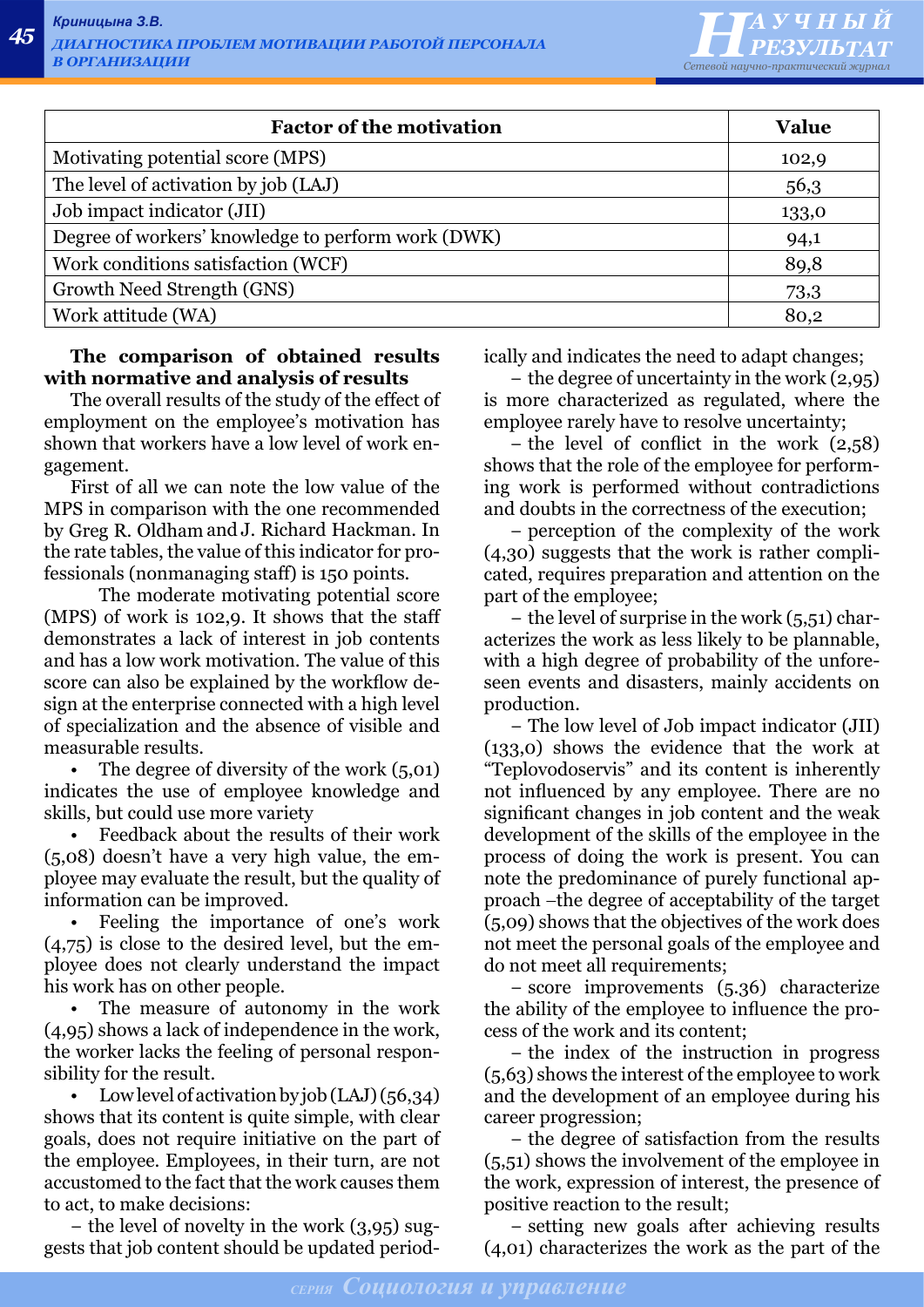*НАУЧНЫЙ Сетевой научно-практический журнал*

overall work, but the work is not meant to be something greater.

The low level of degree of workers' knowledge to perform work (DWK) (94,08) indicates the lack of ability to perform work efficiently, on time and with minimum effort, to get the planned result. When the person is employed he/ she never learns the rules, techniques, ways of doing the work and overcome possible obstacles and challenges:

− the degree of ownership begin (5,71) is at a high level, which indicates the attention of workers to the preliminary stage of the work;

− the indicator of ownership of the work (5,13) shows the ability of the employee to do their job, and ensure the process of its implementation;

− the degree of bringing the work to the (5,79) shows that workers, most of them, work for the result;

− but at the same time the indicator of solved during work process problems (3,41) characterizes workers as being able to cope with only a small and moderate problems in their work;

− the degree of ease of performance (4,98) shows that the process of executing the work to the worker seems rather easy and does not cause great difficulties.

• Speaking of motivation by job contents, you can imagine the picture of the interaction of the worker and work at "Teplovodoservis": the average employee of a modern business organization values not enough the perception of the motivational potential of their work. Work, in turn, does not require the employee manifestations of the activity and initiative. The situation is complemented by minor changes in the content of work by an employee, weak adaptability to work process and low possession of the work, the ability to obtain the result.

We consider the value of indicators of conditions next. For a complete presentation of the motivation for the work it is necessary to emphasize the importance of factors that reveal the satisfaction of the employee's conditions of employment, demand growth, level of education and attitude to work.

• Work conditions satisfaction (WCF) is at a very low (89,81) level and indicates the operating conditions of the sources of dissatisfaction, which could have a negative impact on the perception of the content:

− satisfaction with the immediate work environment -satisfaction with the level of salary, or 4.31 -satisfaction with rules and regulations in organization -satisfaction with leadership style -satisfaction with the relations between people in the organization -satisfaction with the status and capabilities of the equipment or 4.31 shows that the equipment makes the work of some dissatisfaction, which does not contribute to the perception of the content.

• Growth Need Strength (GNS) (70,49) at the base rate of 94,00 is not well formed. A low value indicates that the majority of workers remain relevant to the needs of existence and social needs. Perhaps there is also an organisational reason for the lack of implementation mechanisms and the needs of the growth are met of the employee directly in the process that prevents the development of this need:

− workers prefer to work for a good income, as they prefer opportunities to show creativity and initiative 2.80. Work is still considered just as a source of income. Creativity and initiative at work do not allow to improve the process of its execution, and if it is allowed to get the best result, the employee has no support from the leadership of the organization and this is not reflected in the salary.

− workers refuse to make important decisions in favor of working in a large team of nice people -workers have preferred to do their work than showing loyalty for more independence -workers have preferred the chance to have more free time and benefits than to develop skills and to advance in the organization -workers prefer to work on a very good team work, allowing you to use the skills and abilities to the full 3.4. With this choice, the employee does not see the implementation of their knowledge and skills ability to meet their needs, and work in very good team seems to him more attractive to meet the needs of communication;

− workers refused to create a challenging environment and clearly preferred the close interaction with other employees -Work attitude (WA) -general perception of the work showed that main motivation for an employee of "Teplovodoservis" is, not surprisingly, monetary gain (though that this need is satisfied the least). For 21% of employees the job is the opportunity to spend time in the team, to 16% -47% of workers are identifying themselves by the means of a specific task (4,25) performed by the organization, and almost as many workers express only a formal interest in the content of their work and, if possible, would find a more interesting job.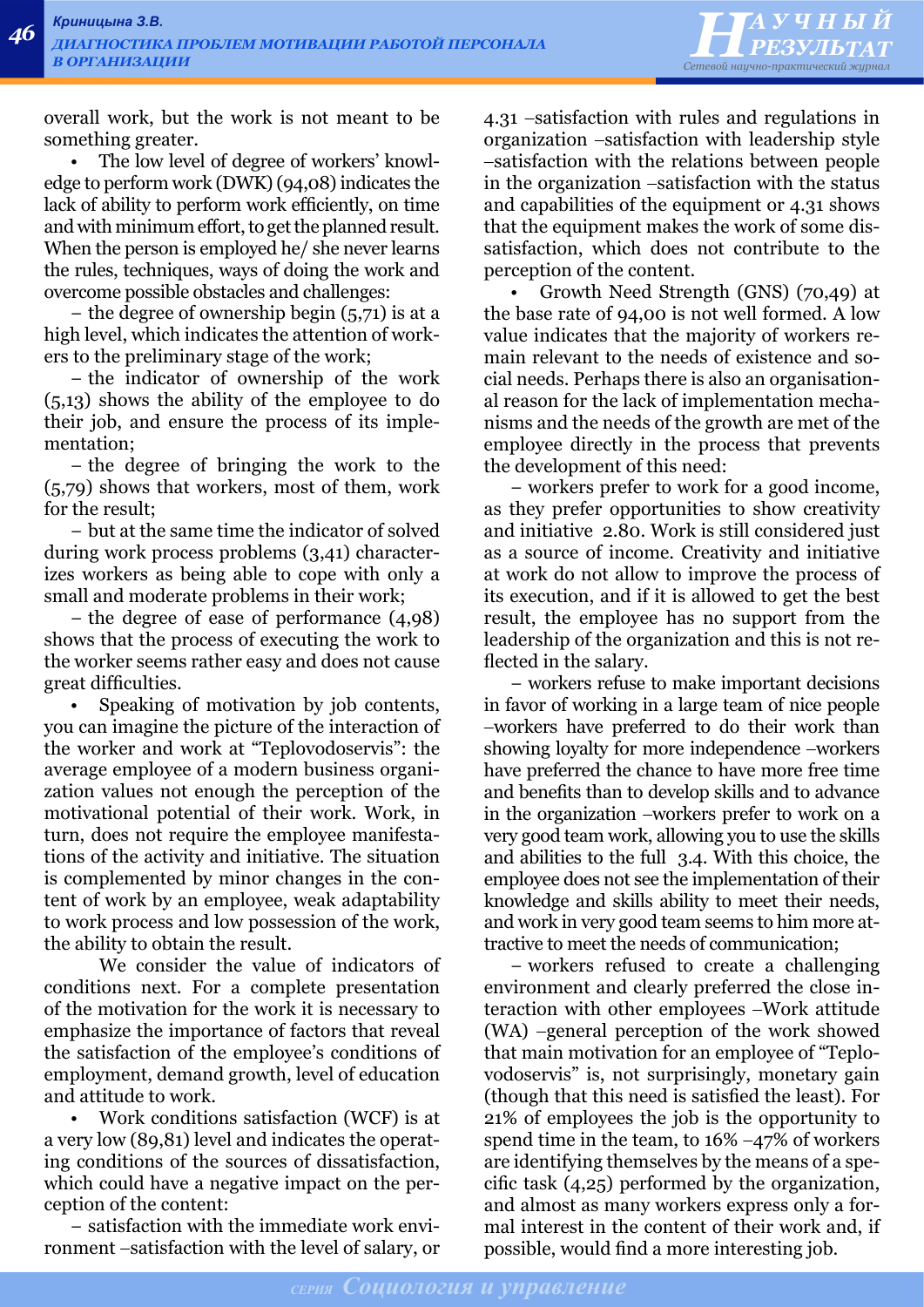

The general conclusion related to the workers and working conditions is the following: the average employee of "Teplovodoservis" is experiencing some dissatisfaction with the working conditions and do not perceive himself as a source of product and existence of the organization; the employee perceives the work as a means to satisfy their needs of existence and communication, formed attitude, level of education of respondents is not sufficient to change this situation.Generalized image comparing the factors of motivation with the rules of R. Hackman are present on figure 1.



*Figure 1. Comparison of motivational factors with the rules of R. Hackman Note: red colored bars denotes standards of performance*

Work in an organization has a low **motivating potential score (MPS)** (102,9) and requires changes in the content to create a motivating work environment. The **level of activation by job (LAJ)** (56,34) was low, showing that the work has a certain character and does not require extra efforts of employees, initiatives or significant personal contribution to the work. **Job impact indicator (JII)** (133,0) shows that the employee has no significant influence to affect the work and its content, though the work at "Teplovodoservis" is strictly regulated. The degree **of workers' knowledge to perform work (DWK)** (94,08) is quite low and indicates that the employee lacks the skills to do the job, resulting as a lack of confidence. Low values of indicators of work moti-

vation can be explained by the conditions under which the work is performed, and the characteristics of workers. Sources of employee **dissatisfaction with work conditions (WCF)** (89,81) may explain the weak attention and interest to the content of the work. Low demand for **growth need strength (GNS)** (70,49) shows that it is not formed or is not updated in the work that speaks to the lack of mechanisms for its implementation in the work and may be a cause of low motivation. **Work attitude (WA)** (80,22) shows that work is primarily stimulated lesson for making money, despite the fact that this leading demand has been satisfied less than all the others.

Let us calculate the deviation from the base values chosen by R. Hakman (Table 2).

*Table 2*

| Factors           | Base value | Current value | Deviation % |
|-------------------|------------|---------------|-------------|
| <b>MPS</b>        | 150        | 102,9         | 31,4        |
| Feedback          | 5,1        | 4,2           | 17,6        |
| Task significance | 5,6        | 4,75          | 15,2        |
| Autonomy          | 5,4        | 4,95          | 8,3         |
| Skill variety     | 5,4        | 5,01          | 7,2         |
| Completion        | 5,1        | 5,08          | 0,4         |

#### *Target and actual values of the components of the MPS*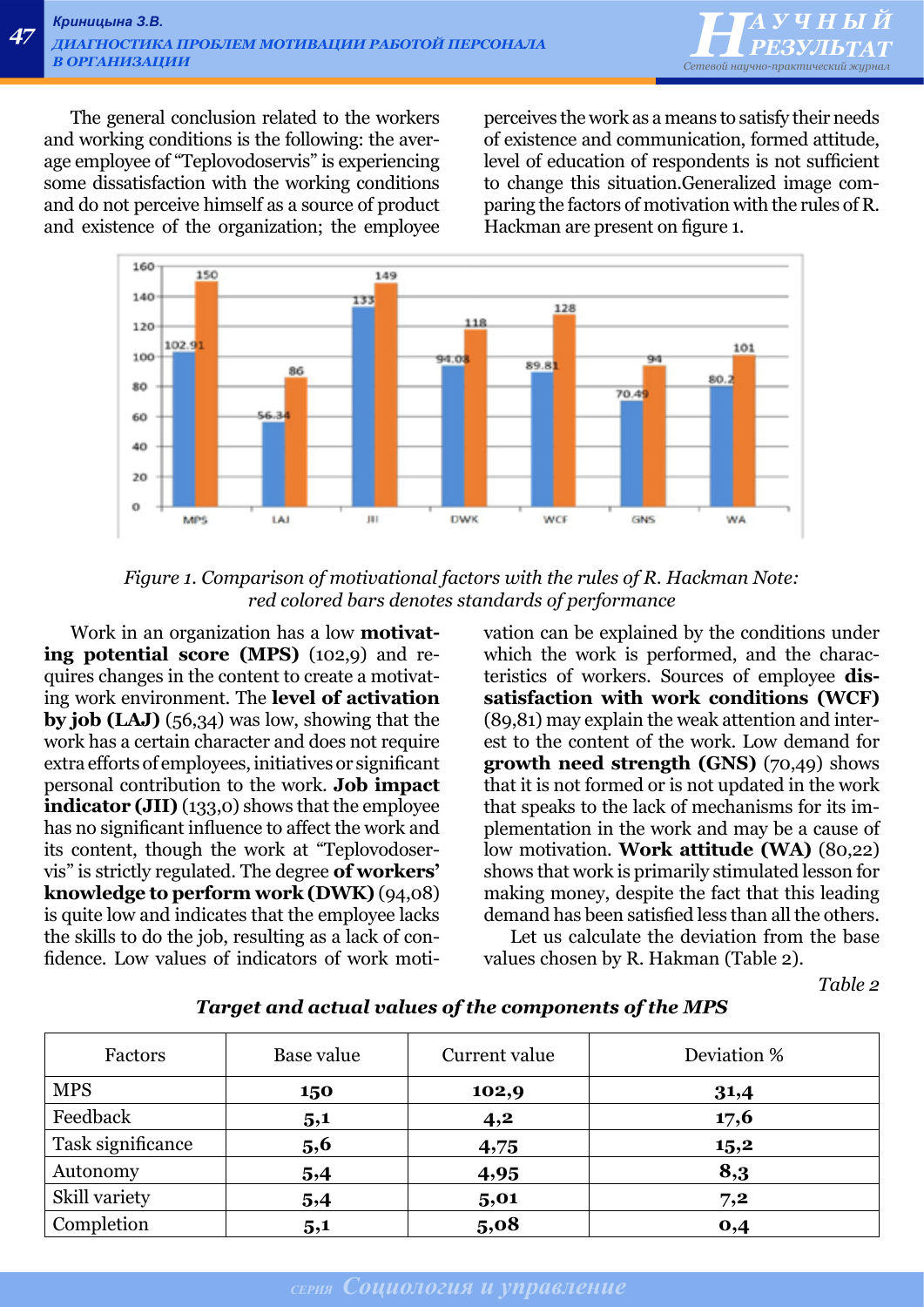

Feedback (deviation 17.6 %) – high deviation from the base value of R. Hakman, it shows the extent to which the actions required to perform the work, do not provide the contractor's direct and clear information about the results of its work and the effectiveness of its efforts.

Task significance (deviation 15.2 %) – shows the extent to which the work is done and the result is not sufficiently affecting the lives and actions of other people.

The problems mainly consist of bad feedback (few subordinates communicate with the head and have little impact on the resulting changes) and low

importance (there is no awareness that this work by any means affects something related, and so on)

Autonomy in work (deviation of 8.3 %) – indicates insufficient means to provide the necessary freedom, independence and the right of the contractor to plan their work and to choose the methods used in its implementation.

Skill variety (deviation of 7.2 %) – lack of variety of activities to perform the work using the employee different skills and talents.

Completeness (deviation of  $0.4 \%$ ) – minimum deviation, shows how the doer sees the perfection of the job.

*Table 3* 

| Indicators of Motivating potential score (MPS) and identified problems |  |
|------------------------------------------------------------------------|--|
| of staff motivation                                                    |  |

| <b>Indicator</b>  | <b>Definition</b>                                                                                                                      | <b>Issue</b>                                                             |
|-------------------|----------------------------------------------------------------------------------------------------------------------------------------|--------------------------------------------------------------------------|
| Feedback          | information that an employee has about<br>their effectiveness                                                                          | Lack of awareness among staff<br>about the process of work<br>performed  |
| Task significance | he impact the job has on other people<br>(within the organization or in the wider<br>environment)                                      | The work performed by the<br>employee is not perceived as<br>significant |
| Autonomity        | the degree to which employees have the<br>freedom and the right to plan, define,<br>schedule and execute the work at its<br>discretion | Lack of independence at work                                             |
| Skill variety     | the performance of professional tasks<br>based on different abilities of the<br>employee                                               | Lack of independence in the work                                         |
| Completion        | the ability to perform the work from the<br>beginning to an end                                                                        | Lack of work completed from<br>beginning to an end                       |

This study showed that the company has the following problems:

1. Weak feedback (informing staff). There are many types of feedback that are available to staff, and the work should be organized so as to give the worker as much feedback typesas possible. Feedback can be given to consumers by direct leaders. Feedback can be provided by the work process itself if it uses a variety of indicators (for example, labour productivity level gaps and so on). The greater the number of feedback channels are involved, the more accurate the representation will be given to employees about how they work, and the higher their motivation will be to achieve the required performance and to improve their work.

2. Low Task significance. Poor awareness of workers about how you work and what is happening in the organization, about the prospect of solving the major problems affecting their interests not only affects the psychological climate in the organization, reduces the level of confidence caused by leaders, but it also negatively affects the motivation of staff. Informing employees on a wide range of industrial and social issues associated with working in the enterprise is an effective tool for improving their job satisfaction and interest in the final results as well as the formation of a sense of ownership connected with the affairs of the organization.

These are the management tools that have a decisive influence on the motivation and loyalty of employees, and on the future of the enterprise consequently. At first glance they are simple and logical, they still require manual special training in the field of motivation of the staff though.